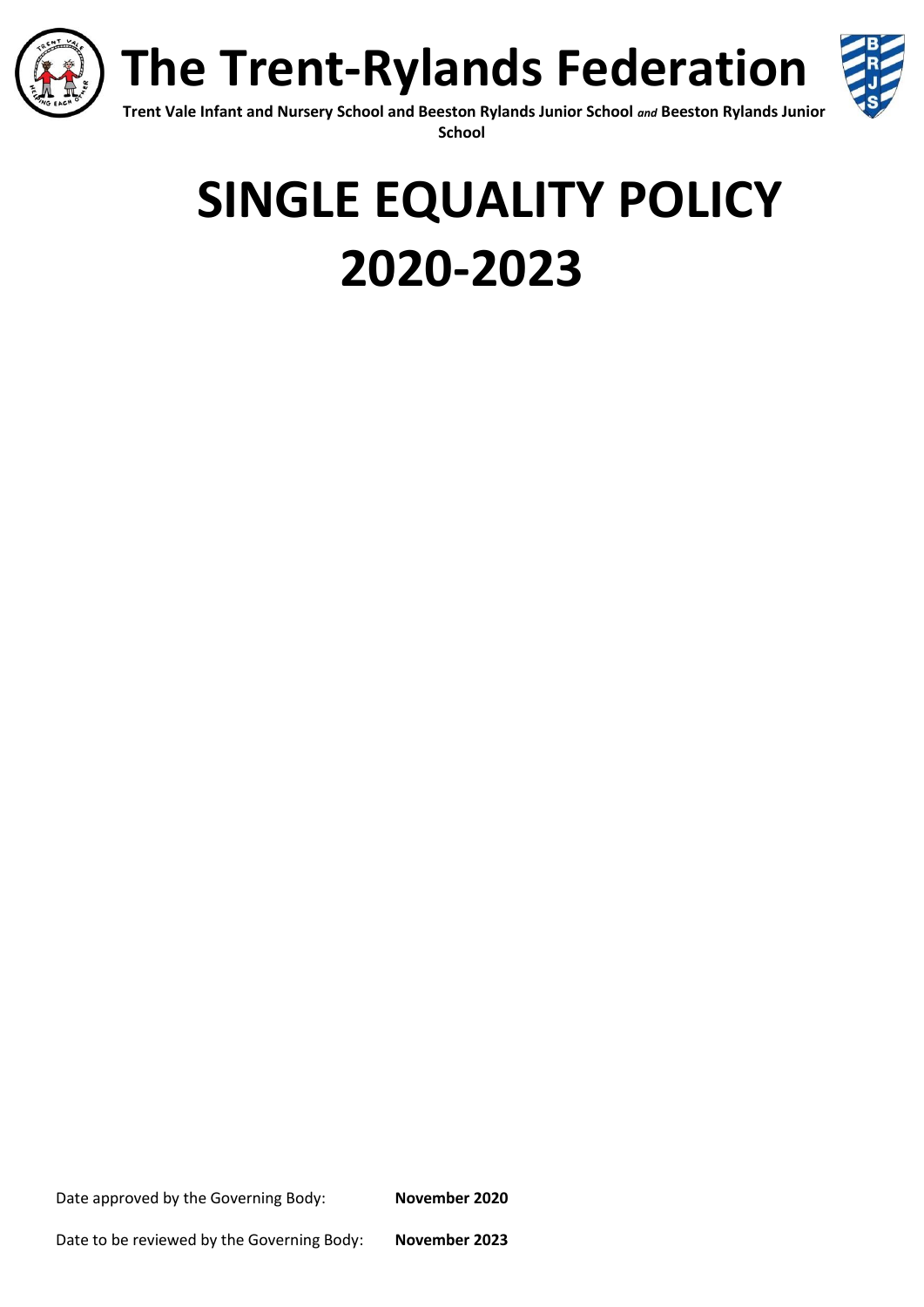#### **EQUALITY STATEMENT**

#### **What is the Equality Act 2010?**

The Equality Act 2010 is a new law which protects people from discrimination. It replaces all previous, separate equality laws including the Disability Discrimination Act, Race Relations Act and many others. Previous equality duties involved schools producing separate polices and action plans for race, disability and gender. The new Equality Act introduces a single equality duty for all public sector organisations including schools, this is known as the 'public sector equality duty'

**Equality:** does not mean treating everyone the same, it means treating people fairly, with respect, having regard for their rights and wishes. Sometimes this means giving people extra help so they have the same chances.

#### **School governing bodies should work closely with the whole school community to:**

- **Evaluate how well the school is already achieving the three aims of the general duty across all of the** protected characteristics listed earlier;
- Identify where there are gaps and prioritise these for actions identifying at least 3 measurable 'equality objectives' to focus on over the next 3 years;
- Develop a 'Single Equality' Policy, detailing all protected characteristics, and making clear the school's responsibilities under the Act, its commitment and what it will do to achieve 'equality of opportunity' for the whole school community.

#### **Legal Duties**

As a school we welcome our duties under the Equality Act 2010. The general duties are to:

The public sector duty requires all schools to show how they are meeting the aims of the Equality Act by giving 'due regard' to the need to:

- **Eliminate Unlawful Discrimination,** harassment, victimisation and any other conduct prohibited by the Act
- **Advance Equality of Opportunity**, between persons who share a relevant protected characteristic and persons who do not share it
- **Foster Good Relations** between persons who share a relevant protected characteristic and persons who do not share it

#### **Specifically to:**

- **o** Remove or minimise disadvantages suffered by persons who share a relevant protected characteristic that is connected to that characteristic
- **o** Take steps to meet the needs of persons who share a relevant protected characteristic that is different from the needs of persons who do not share it
- **o** Encourage persons who share a relevant protected characteristic to participate in public life or in any other activity in which participation by such persons is disproportionately low

We understand the principal of the act and the work needed to ensure that those with protected characteristics are not discriminated against and are given equality of opportunity.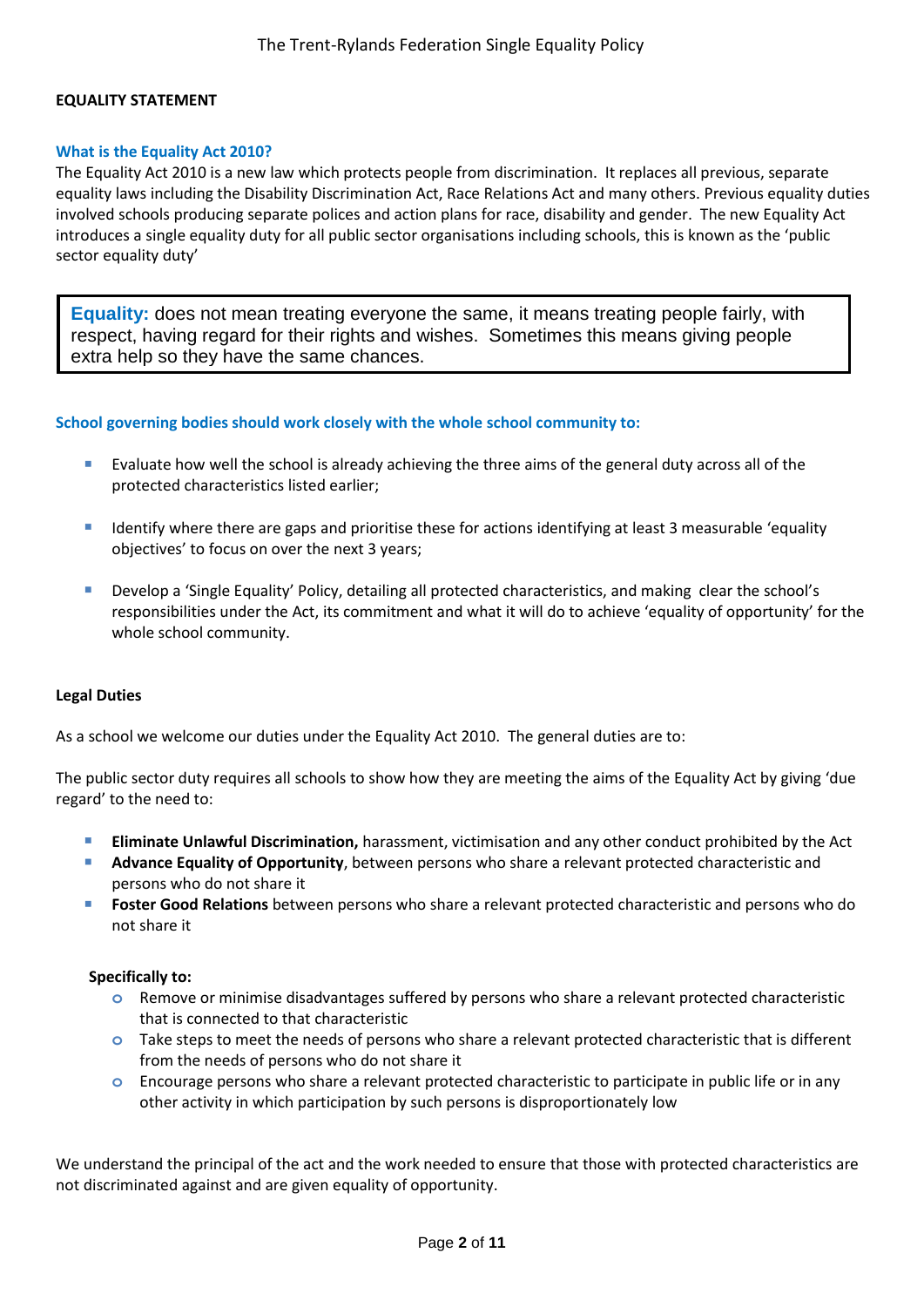# A **protected characteristic** under the act covers the groups listed below:

- age (for employees not for service provision),
- **•** disability
- race
- sex (including issues of transgender)
- gender reassignment
- maternity and pregnancy
- religion and belief,
- sexual orientation
- Marriage and Civil Partnership (for employees)

In order to meet our general duties, listed above, the law requires us to do some specific duties to demonstrate how we meet the general duties. These are to:

- Publish equality Information to demonstrate compliance with the general duty across its functions (**We will not publish any information that can specifically identify any child)**
- Prepare and publish equality objectives

To do this we will collect data related to the protected characteristics above and analyse this data to determine our focus for our equality objectives. The data will be assessed across our core provisions as a school. This will include the following functions:

- Admissions
- Attendance
- Attainment
- Exclusions
- Prejudice related incidents

Our objectives will detail how we will ensure equality is applied to the services listed above however where we find evidence that other functions have a significant impact on any particular group we will include work in this area.

We also welcome our duty under the Education and Inspections Act 2006 to promote community cohesion.

We recognise that these duties reflect international human rights standards as expressed in the UN Convention on the Rights of the Child, the UN Convention on the Rights of People with Disabilities, and the Human Rights Act 1998.

In fulfilling our legal obligations we will:

- Recognise and respect diversity
- Foster positive attitudes and relationships, and a shared sense of belonging
- Observe good equalities practice, including staff recruitment, retention and development
- Aim to reduce and remove existing inequalities and barriers
- Consult and involve widely
- Strive to ensure that society will benefit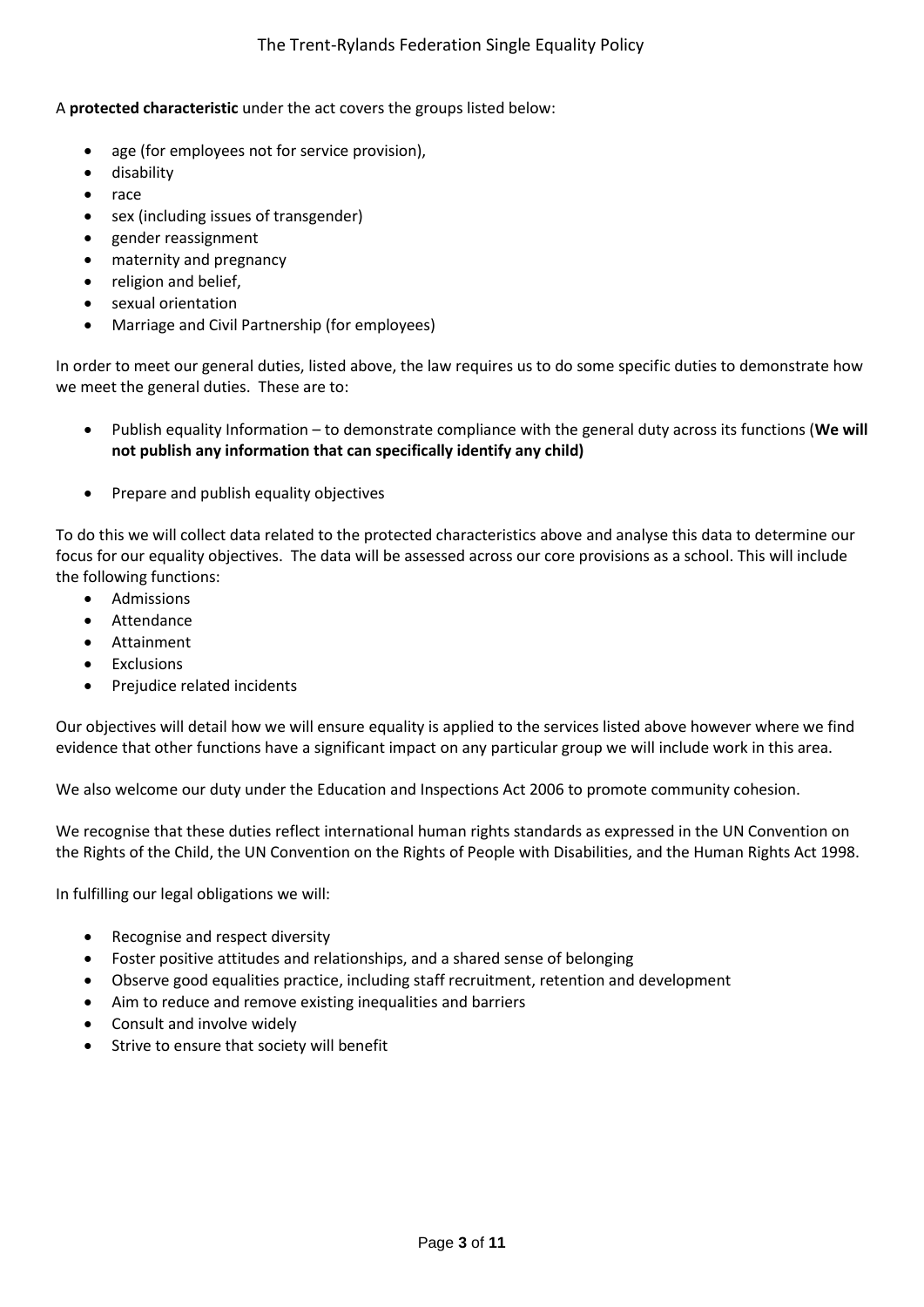# The Trent-Rylands Federation Single Equality Policy

# **Vision Statement – Trent Vale Infant and Nursery School**

# **Motto**

Helping each other towards excellence in all that we do

# **Vision**

- $\triangleright$  Enabling each individual to reach their full potential
- $\triangleright$  Promoting self confidence and positive attitudes
- $\triangleright$  Developing young people's role as citizens and their sense of community
- $\triangleright$  Ensuring equal opportunities in all aspects of school life
- $\triangleright$  Delivering an enjoyable and enriching curriculum that allows learners to achieve and is accessible to all
- $\triangleright$  Providing an inclusive environment that is healthy, caring and safe
- $\triangleright$  Valuing parents, carers and the wider community as partners in learning
- $\triangleright$  Celebrating success and effort in all that we do

# **Vision Statement – Beeston Rylands Junior School**

# **Motto**

Excel, Enjoy, Be Proud

# **Vision**

Beeston Rylands Junior School is a community where all children and staff **enjoy** learning and working. This enables them to **excel**, to develop their talents and exceed expectations, and **be proud** of their behaviour and achievements. Every day at BRJS should create opportunities for children and staff to excel, enjoy and be proud.

# **Demographic context**

Trent Vale Infant and Nursery School and Beeston Rylands Junior School is part of the Nottinghamshire Broxtowe District. It is approximately 2 miles from the city border. We have an average deprivation index. At 20-25% the proportion of pupils eligible for pupil premium is below average nationally. When compared to all schools in Nottinghamshire, our pupils come from an area with low levels of social disadvantage. However Beeston Rylands is a complex area and has within it families from the full range of society including both professional families and those with high levels of social disadvantage with similar proportions of families from throughout the social groups represented. Currently around 13% of children who are attending our nursery and school live outside of our catchment area. The also school receives pupils from a local women's refuge. This has implications for a high and rapid turnover of children who are vulnerable and in need. We work hard to ensure that these children are carefully and successfully integrated into our school community irrespective of the length of time they may be with us.

- The vast majority of pupils are of White British origin
- The proportion of pupils with learning difficulties and/or disabilities is broadly in line with the national average.
- The percentage of boys is above average

# **Addressing Prejudice Related Incidents**

This school is opposed to all forms of prejudice and we recognise that children and young people who experience any form of prejudice related discrimination may fair less well in the education system. We provide both our pupils and staff with an awareness of the impact of prejudice in order to prevent any incidents. If incidents still occur we address them immediately and report them to the Local Authority using their guidance material. The Local Authority may provide some support.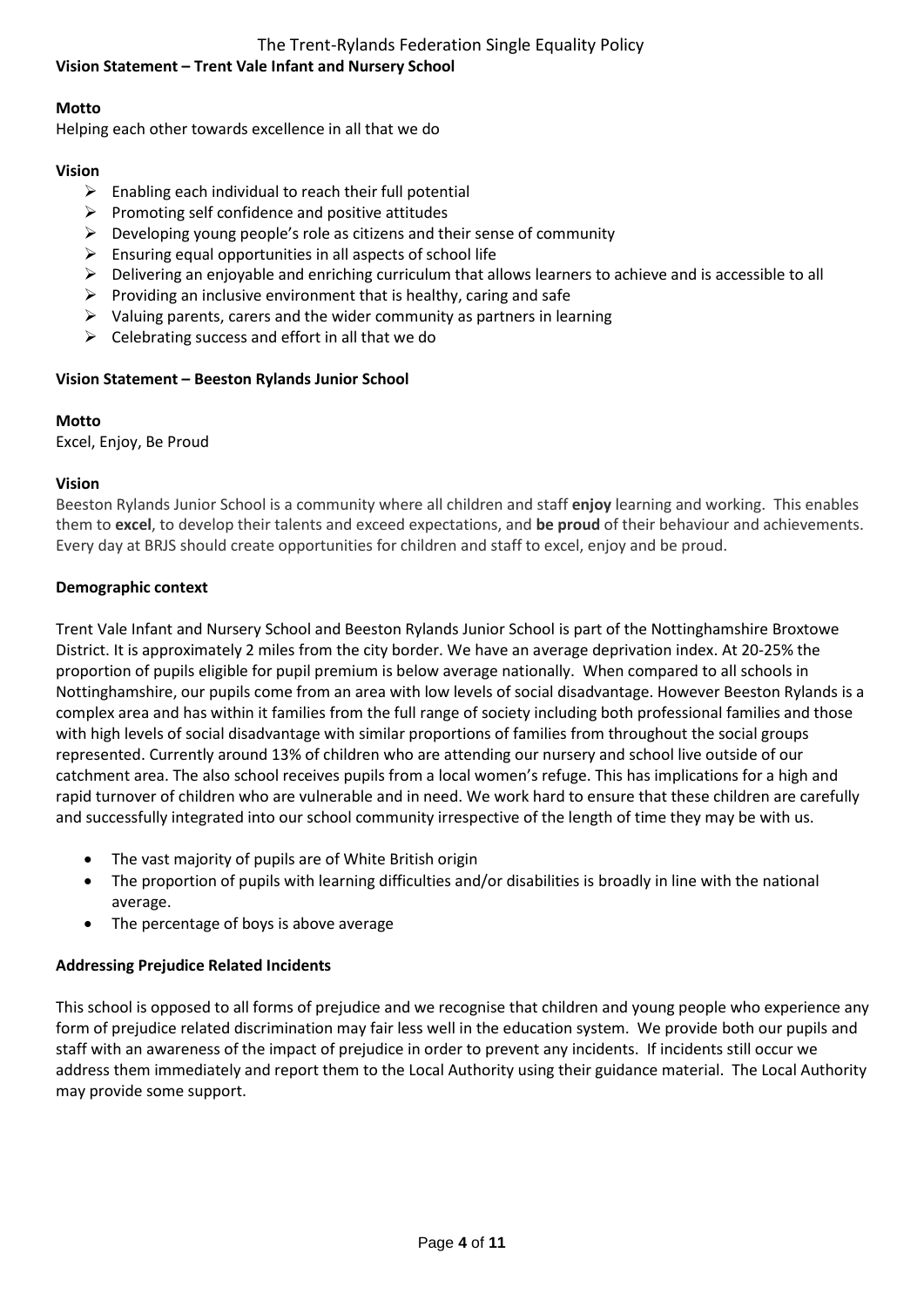# The Trent-Rylands Federation Single Equality Policy

# **Responsibility**

We believe that promoting Equality is the whole schools responsibility:

| <b>School Community</b>           | <b>Responsibility</b>                                                                                                                                                                                                                                                                                                                                                                                                                                     |
|-----------------------------------|-----------------------------------------------------------------------------------------------------------------------------------------------------------------------------------------------------------------------------------------------------------------------------------------------------------------------------------------------------------------------------------------------------------------------------------------------------------|
| Governing Body                    | Involving and engaging the whole school community in identifying and understanding<br>equality barriers and in the setting of objectives to address these. Monitoring progress<br>towards achieving equality objectives. Publishing data and publishing equality objectives.                                                                                                                                                                              |
| Head teacher                      | As above including:<br>Promoting key messages to staff, parents and pupils about equality and what is expected<br>of them and can be expected from the school in carrying out its day to day duties.<br>Ensuring that all school community receives adequate training to meet the need of<br>delivering equality, including pupil awareness. Ensure that all staff are aware of their<br>responsibility to record and report prejudice related incidents. |
| Senior Management<br>Team         | To support the Head teacher as above<br>Ensure fair treatment and access to services and opportunities. Ensure that all staff are<br>aware of their responsibility to record and report prejudice related incidents.                                                                                                                                                                                                                                      |
| <b>Teaching Staff</b>             | Help in delivering the right outcomes for pupils.<br>Uphold the commitment made to pupils and parents/carers on how they can be expected<br>to be treated.<br>Design and deliver an inclusive curriculum<br>Ensure that you are aware of your responsibility to record and report prejudice related<br>incidents.                                                                                                                                         |
| Non Teaching Staff                | Support the school and the governing body in delivering a fair and equitable service to all<br>stakeholders<br>Uphold the commitment made by the head teacher/principal on how pupils and<br>parents/carers can be expected to be treated<br>Support colleagues within the school community<br>Ensure that you are aware of your responsibility to record and report prejudice related<br>incidents                                                       |
| Parents                           | Take an active part in identifying barriers for the school community and in informing the<br>governing body of actions that can be taken to eradicate these<br>Take an active role in supporting and challenging the school to achieve the commitment<br>given to the school community in tackling inequality and achieving equality of opportunity<br>for all.                                                                                           |
| Pupils                            | Supporting the school to achieve the commitment made to tackling inequality.<br>Uphold the commitment made by the head teacher on how pupils and parents/carers,<br>staff and the wider school community can be expected to be treated.                                                                                                                                                                                                                   |
| Local Community<br><b>Members</b> | Take an active part in identifying barriers for the school community and in informing the<br>governing body of actions that can be taken to eradicate these<br>Take an active role in supporting and challenging the school to achieve the commitment<br>made to the school community in tackling inequality and achieving equality of opportunity<br>for all.                                                                                            |

**We will ensure that the whole school community is aware of the Single Equality Policy and our published equality information and equality objectives by publishing them on** *the school website.*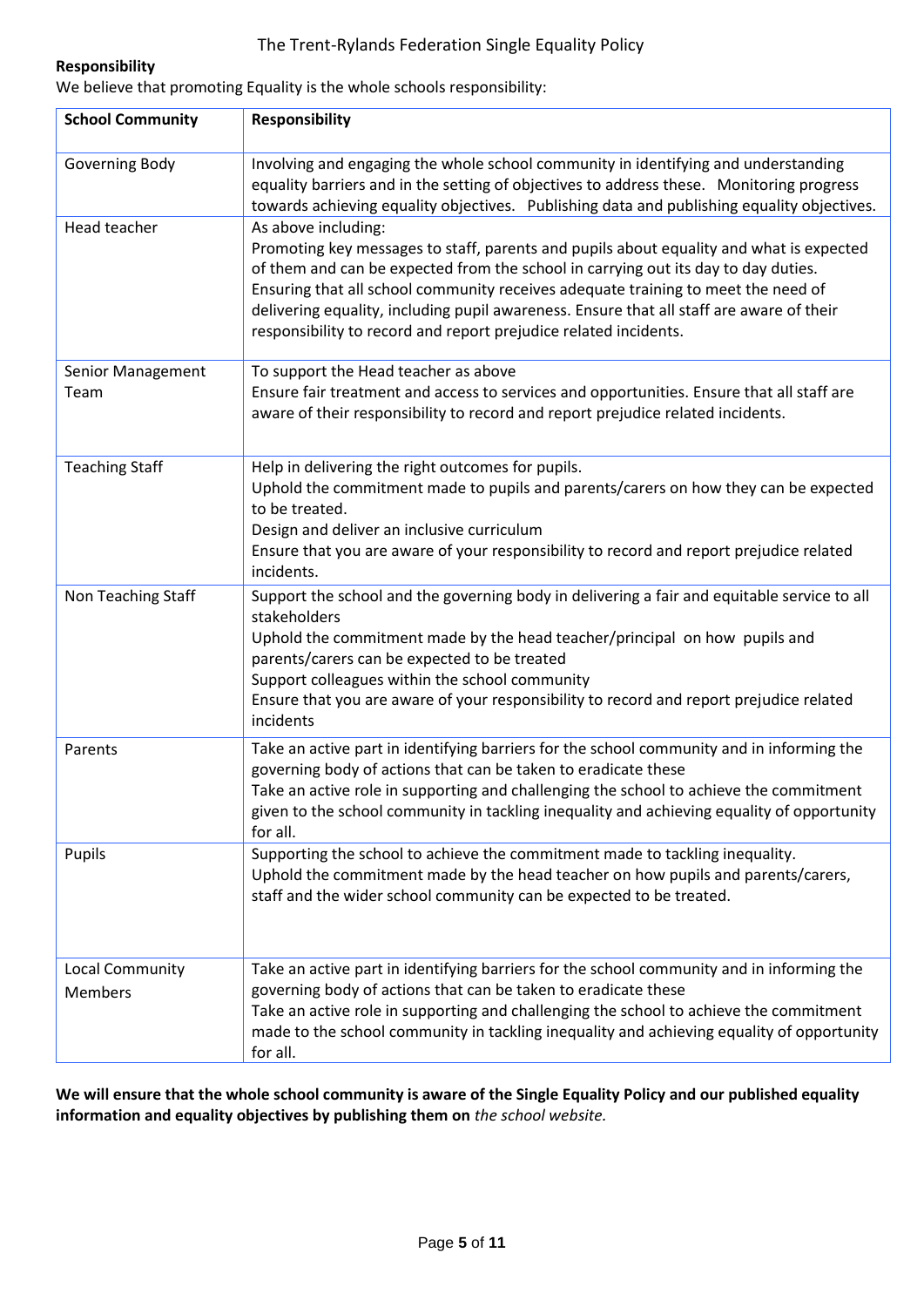## **Breaches**

Breaches to this statement will be dealt with in the same ways that breaches of other school policies are dealt with, as determined by the head teacher and governing body.

### **Monitor and Review**

Every three years, we will review our objectives in relation to any changes in our school profile. Our objectives will sit in our overall school improvement plan and therefore will be reviewed as part of this process.

#### **GUIDING PRINCIPLES**

In fulfilling the legal obligations in this policy, we are guided by nine principles:

#### **Principle 1: All learners are of equal value.**

We see all learners and potential learners, and their parents and carers, as of equal value:

- whether or not they are disabled
- whatever their ethnicity, culture, national origin or national status
- whatever their gender and gender identity
- whatever their religious or non-religious affiliation or faith background
- whatever their sexual identity

#### **Principle 2: We recognise and respect difference.**

Treating people equally (Principle 1 above) does not necessarily involve treating them all the same. Our policies, procedures and activities must not discriminate but must nevertheless take account of differences of life-experience, outlook and background, and in the kinds of barrier and disadvantage which people may face, in relation to:

- disability, so that reasonable adjustments are made
- ethnicity, so that different cultural backgrounds and experiences of prejudice are recognised
- gender, so that the different needs and experiences of girls and boys, and women and men, are recognised
- religion, belief or faith background
- sexual identity

# **Principle 3: We foster positive attitudes and relationships, and a shared sense of cohesion and belonging.**

We intend that our policies, procedures and activities should promote:

- positive attitudes towards disabled people, good relations between disabled and non-disabled people, and an absence of harassment of disabled people
- positive interaction, good relations and dialogue between groups and communities different from each other in terms of ethnicity, culture, religious affiliation, national origin or national status, and an absence of prejudice-related bullying and incidents
- mutual respect and good relations between boys and girls, and women and men, and an absence of sexual and homophobic harassment

#### **Principle 4: We observe good equalities practice in staff recruitment, retention and development**

We ensure that policies and procedures should benefit all employees and potential employees, for example in recruitment and promotion, and in continuing professional development:

- whether or not they are disabled
- whatever their ethnicity, culture, religious affiliation, national origin or national status
- whatever their gender and sexual identity, and with full respect for legal rights relating to pregnancy and maternity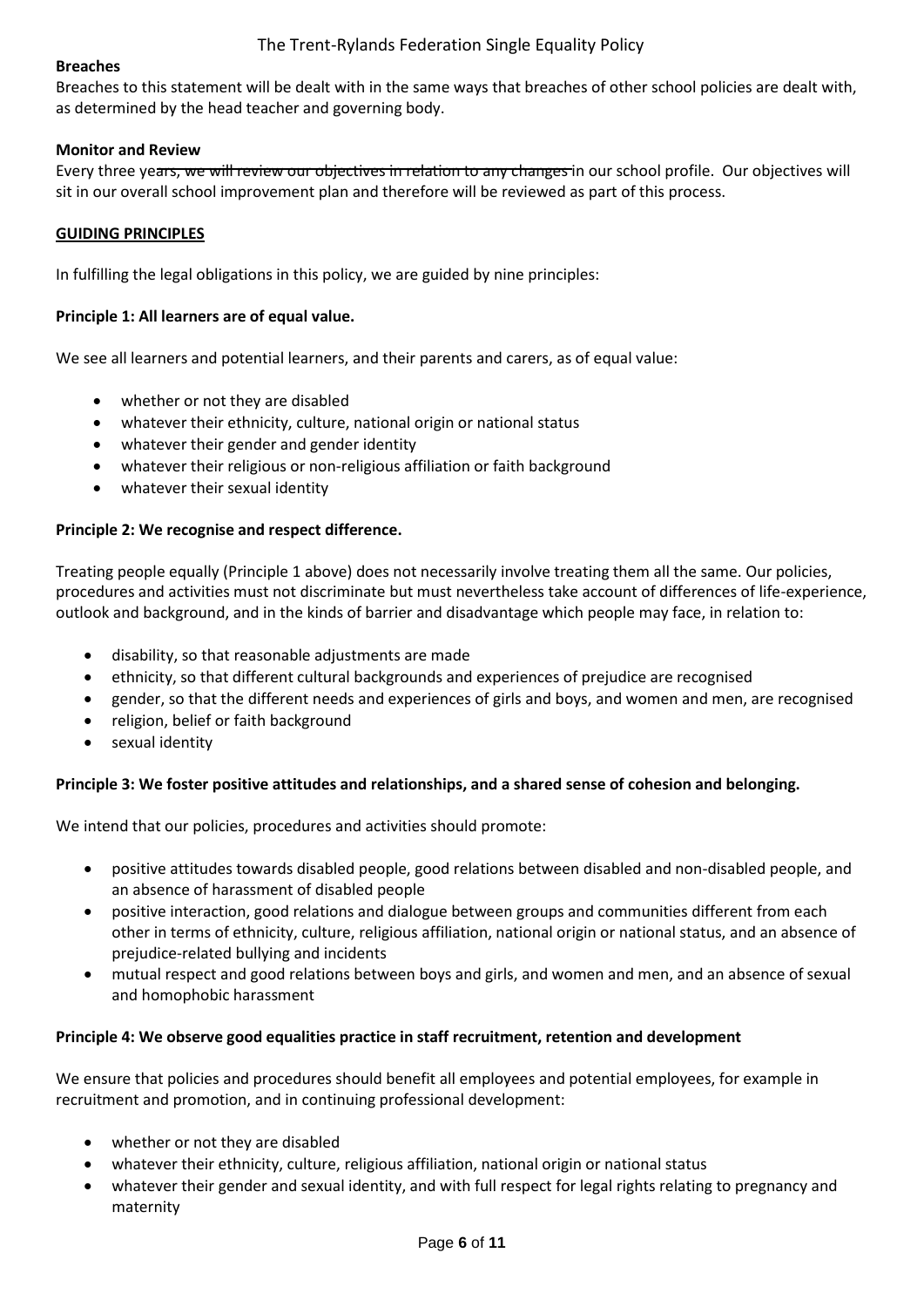# The Trent-Rylands Federation Single Equality Policy

### **Principle 5: We aim to reduce and remove inequalities and barriers that already exist**

In addition to avoiding or minimising possible negative impacts of our policies, we take opportunities to maximise positive impacts by reducing and removing inequalities and barriers that may already exist between:

- disabled and non-disabled people
- people of different ethnic, cultural and religious backgrounds
- girls and boys, women and men

#### **Principle 6: We consult and involve widely**

We engage with a range of groups and individuals to ensure that those who are affected by a policy or activity are consulted and involved in the design of new policies, and in the review of existing ones. We consult and involve:

- disabled people as well as non-disabled people from a range of ethnic, cultural and religious backgrounds
- both women and men, and girls and boys
- Gay people as well as straight

#### **Principle 7: Society as a whole should benefit**

We intend that our policies and activities should benefit society as a whole, both locally and nationally, by fostering greater social cohesion, and greater participation in public life of:

- disabled people as well as non-disabled
- people of a wide range of ethnic, cultural and religious backgrounds
- both women and men, girls and boys
- gay people as well as straight

#### **Principle 8: We base our practices on sound evidence**

We maintain and publish quantitative and qualitative information about our progress towards greater equality in relation to:

- disability
- ethnicity, religion and culture
- gender

#### **Principle 9: Objectives**

We formulate and publish specific and measurable objectives, based on the evidence we have collected and published (principle 8) and the engagement in which we have been involved (principle 7), in relation to:

- disability
- ethnicity, religion and culture
- gender

We recognise that the actions resulting from a policy statement such as this are what make a difference.

Every three years, accordingly, we draw up an action plan within the framework of the overall school improvement plan and processes of self-evaluation, setting out the specific equality objectives we shall pursue. The objectives which we identify take into account national and local priorities and issues, as appropriate.

We keep our equality objectives under review and report annually on progress towards achieving them.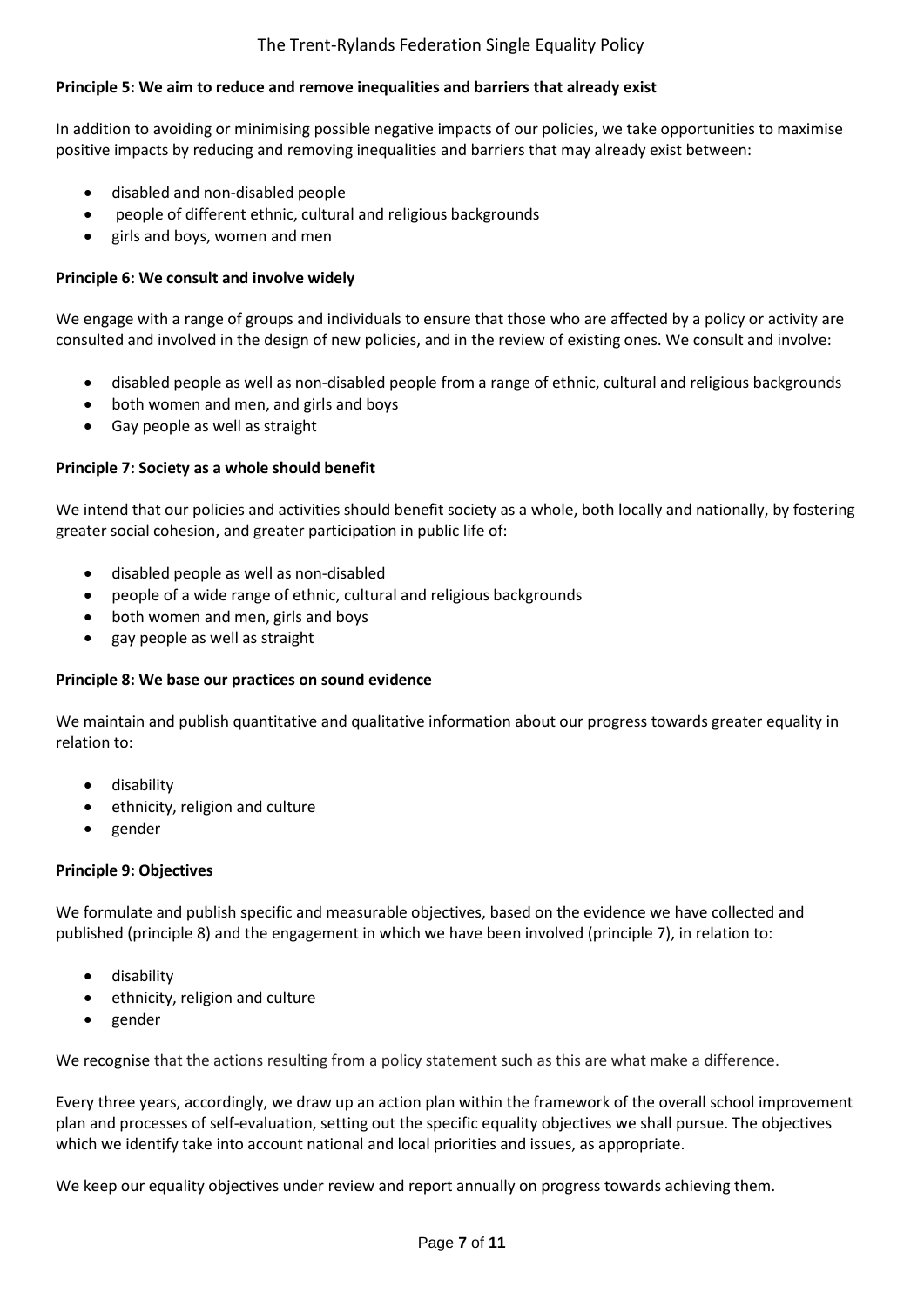# **Trent Vale Infant and Nursery School and Beeston Rylands Junior School Equalities Information and Equality Action Plan 2020-23**

The Trent-Rylands Federation has used the following process to assist them in identifying some of the barriers to their pupils in accessing **education provision**.

# **Stage 1: Understanding Our School Community – Pupils**

The Schools Profiles are as follows:-

# **Numerical Information**

*This information if from the Headteacher's Report to Governors March 2020*

# **Pupil Numbers - TV**

- We have a total of 156 pupils with space for 202
- $\bullet$  F1 numbers are low  $-28$
- F2 is over PAN at 53
- $\bullet$  Y1 numbers are low  $-30$
- $\bullet$  Y2 will be nearly full  $-45$
- The percentage of boys (51%) is slightly greater than girls but more even than at the junior school and closer to the national average

# **Pupil Numbers - BRJSIn**

- We have a total of 186 pupils with space for 200
- $\bullet$  Y3 is nearly full  $-48$
- $\bullet$  Y4 is nearly full  $-48$
- $\bullet$  Y5 is nearly full  $-48$
- $\bullet$  Y6 is the smallest year group 39
- The percentage of boys (55%) is greater than girls and above the national average but not as great as in previous years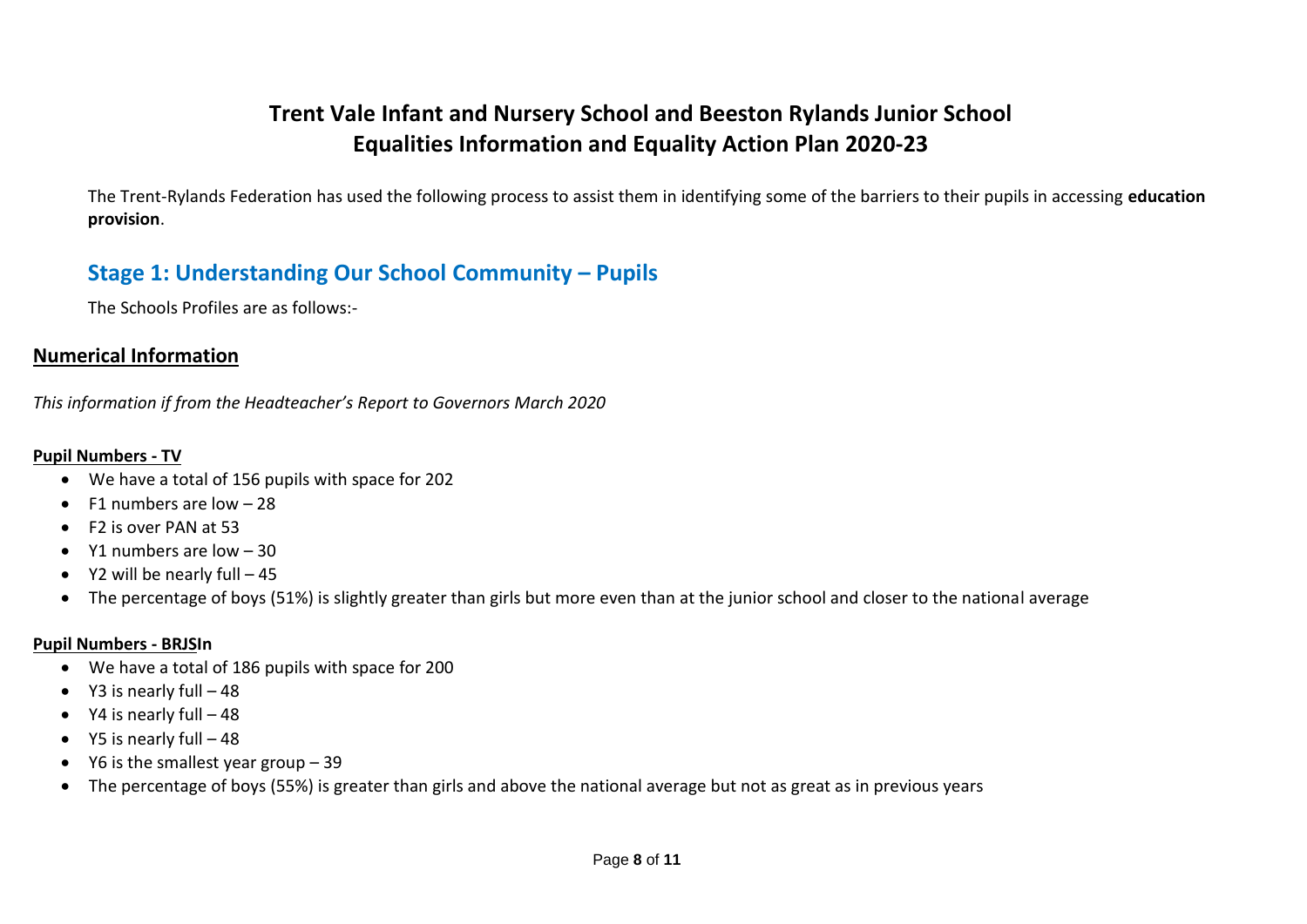# **Disadvantaged Pupils**

**TV -**The schools location deprivation indicator was in quintile 2 (less deprived) of all schools The pupil base is in quintile 3 (average deprivation) of all schools in terms of deprivation

**TV** - At 19% the % of DPs has risen since 2018-19 (17%) but does include 4 adopted children; it below the national average of 23.0%. It is in quintile 2.

**BRJS -**The schools location deprivation indicator was in quintile 3 (average deprivation) of all schools The pupil base is in quintile 3 (average deprivation) of all schools in terms of deprivation

**BRJS -** The school deprivation quintile is 0.2 which is in the middle 20% At 25% the % of DPs has started to fall since 2018-19 (29%) but is still above the national average of 23.5%.

#### **Special Educational Needs (SEN)**

**TV -** In 2018-19 the % of SEN support pupils (9%) was in quintile 2 (lowest 40%). This has now increased to 12%. The national average is 12.6%.

**BRJS –** In 2018-19 the % of SEN support pupils (10.3%) was in quintile 2 (lowest 40%). This has now increased to 12.6%. The national average is 12.6%. There is also 1 child with an EHCP which is equivalent to the national average.

#### **English as an Additional Language (EAL)**

**TV -** The % of EAL is 19%. The national average is 21%. Y2 has the most EAL. Eastern European languages are the most commonly spoken additional language.

**BRJS -** The % of EAL is 12%. The national average is 21%. Eastern European languages are the most commonly spoken additional language. The % had decreased over time and is now lower than the infant school.

#### **Black and Minority Ethnic Groups (BME)**

**TV -** The school has 11 out of 17 possible ethnic groups. Those with 5% or more are White British (78%) and White – any other White background (11%)

**BRJS -** The school has 11 out of 17 possible ethnic groups. Those with 5% or more are White British (83%).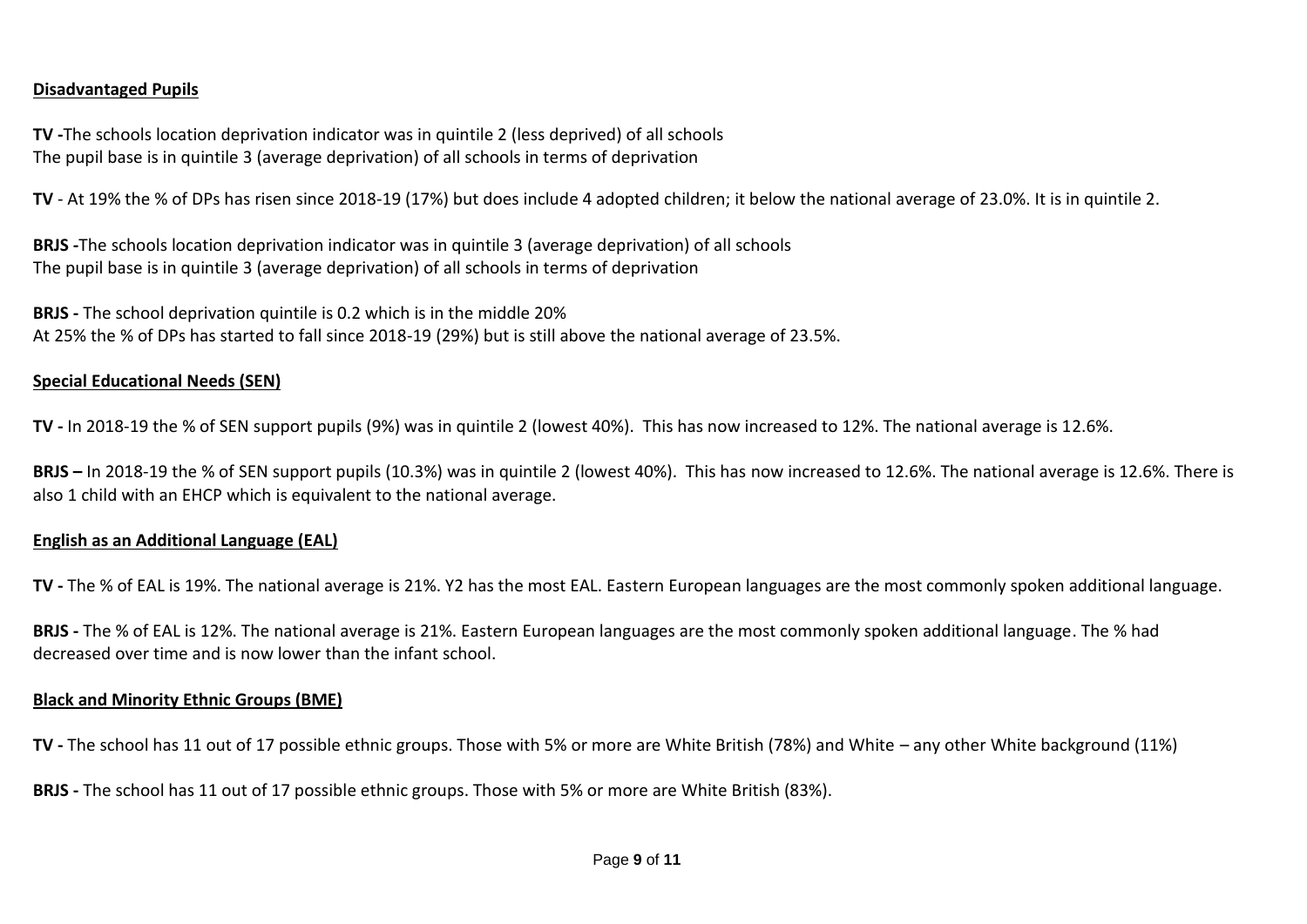# **Looked After Children (LAC)**

- TV has 0 LAC children, 4 adopted children and 0 children who live with other family members (special guardianship).
- BRJS has 3 LAC children, 0 adopted children and 0 children who live with other family members (special guardianship).
- All relevant policies and procedures are followed for this child

**Gender Reassignment –** N/A due to the age of the children **Sexual Identity –** N/A due to the age of the children

# **Stage 2: Understanding the Information Gathered**

Using the monitoring information gathered the school looked at the following to identify whether there were any obvious gaps or potential issues for pupils in relation to the protected characteristics:

- **Admissions**
- **Attainment**
- **Attendance**
- **Engagement in school activities**
- $E$ **Exclusions**
- Prejudice related incidents
- Rewards and sanctions
- **Representation on school bodies e.g. school councils.**

In line with our duty to establish a minimum of three key objectives the bold areas were identified as areas where targeting action would be appropriate.

# **Stage 3 : Setting Objectives**

#### **Attainment**

**Equality Objective:** To narrow the gap in attainment Disadvantaged Pupils and Non Disadvantaged Pupils in school